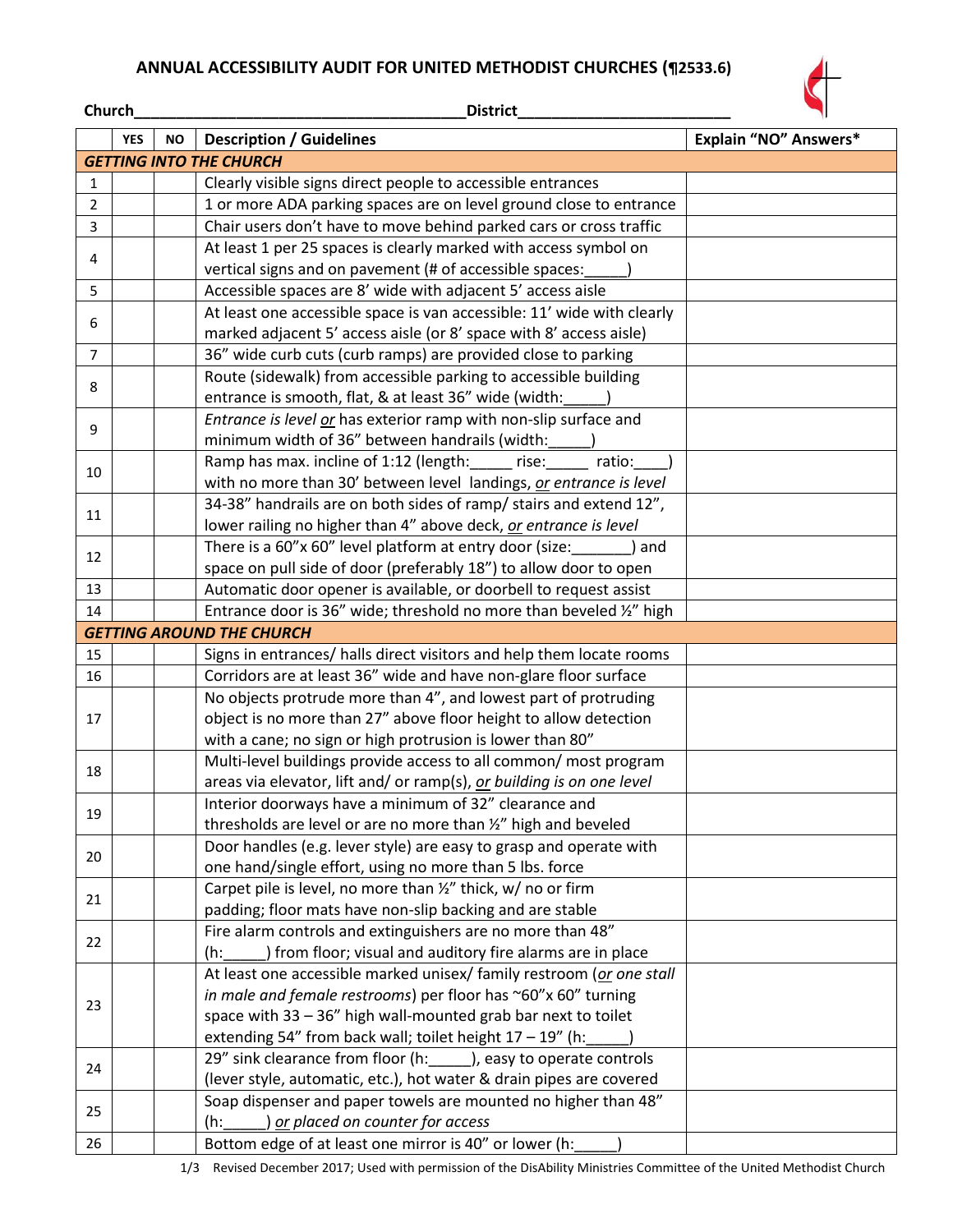|    | <b>YES</b>       | <b>NO</b> | <b>Description / Guidelines</b>                                         | <b>Explain "NO" Answers</b> |
|----|------------------|-----------|-------------------------------------------------------------------------|-----------------------------|
| 27 |                  |           | Drinking fountain is no higher than 36" with easy hand controls and     |                             |
|    |                  |           | wheelchair clearance, or paper cup dispenser is provided                |                             |
| 28 |                  |           | Stairs/ interior ramps have handrails on both sides, or all one level   |                             |
| 29 |                  |           | Top/bottom step edges & ramp level changes marked, or one level         |                             |
|    |                  |           | SANCTUARY, CLASSROOMS, AND FELLOWSHIP AREA                              |                             |
| 30 |                  |           | Level pew cuts/ wheelchair spaces are next to aisles and                |                             |
|    |                  |           | distributed throughout the room for choice in seating                   |                             |
| 31 |                  |           | Wheelchair spaces are 33"x48" forward or 33"x60" side approach          |                             |
|    |                  |           | ), with view of pulpit and screen when others stand<br>(size:           |                             |
| 32 |                  |           | Chancel area and choir loft are accessible, e.g. with ramp or lift      |                             |
| 33 |                  |           | Handrails are provided for steps to the chancel, or floor is level      |                             |
| 34 |                  |           | Aisles are at least 36" (w:<br>)in common areas                         |                             |
| 35 |                  |           | Fellowship - e.g. potlucks, coffee hour- is offered in accessible space |                             |
| 36 |                  |           | In fellowship area and classrooms at least one table has minimum        |                             |
|    |                  |           | of 29-30" clearance on underside                                        |                             |
| 37 |                  |           | Some chairs have armrests and have seat heights ~18" from floor         |                             |
|    |                  |           | <b>COMMUNICATIONS AND ENVIRONMENT</b>                                   |                             |
| 38 |                  |           | Members are sensitized about need to minimize use of fragrances         |                             |
| 39 |                  |           | Soaps, cleaning products and other chemicals are fragrance free;        |                             |
|    |                  |           | candles are unscented and non-petroleum-based                           |                             |
| 40 |                  |           | If projection is used, large font and good contrast are provided        |                             |
| 41 |                  |           | Large print bulletin, songbook, and/or Bible provided on request        |                             |
| 42 |                  |           | Braille or alternative/ digital media provided upon request             |                             |
| 43 |                  |           | Microphone used by all speakers or comments are repeated at mic.        |                             |
| 44 |                  |           | Assisted listening system (FM and/ or loop) and receivers available     |                             |
| 45 |                  |           | ASL sign language interpreter is provided upon request                  |                             |
| 46 |                  |           | Print copies of sermon are available prior to worship, upon request     |                             |
| 47 |                  |           | Captions are used for videos and other media                            |                             |
|    | <b>ATTITUDES</b> |           |                                                                         |                             |
| 48 |                  |           | Accessibility/accommodations and who to contact for questions           |                             |
|    |                  |           | are described in website, Find-A-Church site, and signage               |                             |
| 49 |                  |           | Pastor(s), ushers & greeters, and leaders are trained in disability     |                             |
|    |                  |           | awareness and etiquette, e.g. using on-line resources                   |                             |
|    |                  |           | Signs, websites, or bulletin boards offer evidence that people with     |                             |
| 50 |                  |           | visible and hidden disabilities are welcome and included in the life    |                             |
|    |                  |           | of the congregation, e.g. through support group brochures, photos       |                             |
| 51 |                  |           | Disruptions are accepted and incorporated into worship                  |                             |
| 52 |                  |           | Qualified service animals (e.g. guide dogs) are welcome within the      |                             |
|    |                  |           | church building(s) including the sanctuary and fellowship hall          |                             |
| 53 |                  |           | Congregation works to use inclusive, person-first language in           |                             |
|    |                  |           | worship, e.g. people are invited to "rise in body or in spirit"         |                             |
| 54 |                  |           | Classes and programs are adapted as needed to facilitate active         |                             |
|    |                  |           | participation of children and adults with disabilities                  |                             |
| 55 |                  |           | Disability Awareness Sunday 1265.4 observed during past 1-2 years       |                             |
| 56 |                  |           | Gifts of persons with disabilities are identified and used in service,  |                             |
|    |                  |           | worship, and leadership roles, and to help to improve access            |                             |
| 57 |                  |           | Needs of people on special diets are considered when food is            |                             |
|    |                  |           | offered, including gluten-free & alcohol-free communion elements        |                             |
| 58 |                  |           | Transportation and valet parking or parking lot assistance is offered   |                             |
| 59 |                  |           | "Buddy" system offered for individuals needing 1:1 assistance           |                             |

2/3 Revised December 2017; Used with permission of the DisAbility Ministries Committee of the United Methodist Church